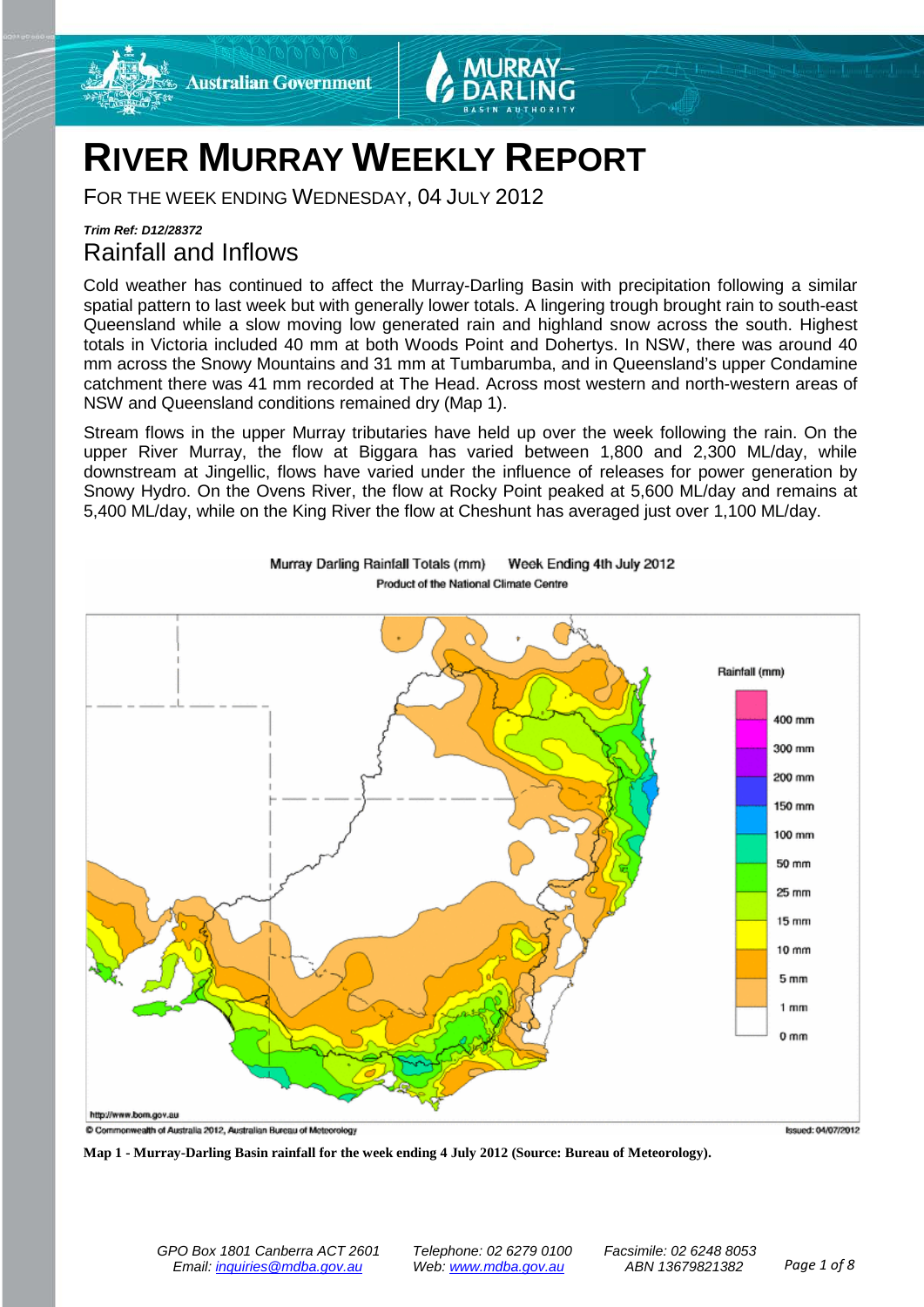

## June Summary

Rainfall for June was close to the average for large parts of the Basin with the Bureau of Meteorology reporting a total of 35.0 mm across the region (4% above the mean). Areas that received higher than average rain lay mostly around the Basin fringe. These areas included several of the upper catchments of both the Darling and River Murray systems where 'above average' and 'very much above average' rain was recorded. Wet conditions also affected the upper Goulburn River catchment, and for the second month in a row, there was 'above average' to 'very much above average' rain over the Lower Lakes in South Australia. In contrast to this, conditions were quite dry over northern Victoria and very dry across the NSW Riverina including a small pocket with rainfall that was 'lowest on record' (Map 2). This dry weather follows below average rain for May across the Riverina and over the three months from April to June most districts in the south-west of the Basin recorded 'very much below average' rain.

June inflows to the River Murray system (excluding Darling River and Snowy inflows) totalled about 830 GL. This is slightly above the long-term average of around 700 GL and was the highest June system inflow since 1995.



**Map 2 - Murray-Darling Basin rainfall deciles for June 2012 (Source: Bureau of Meteorology).**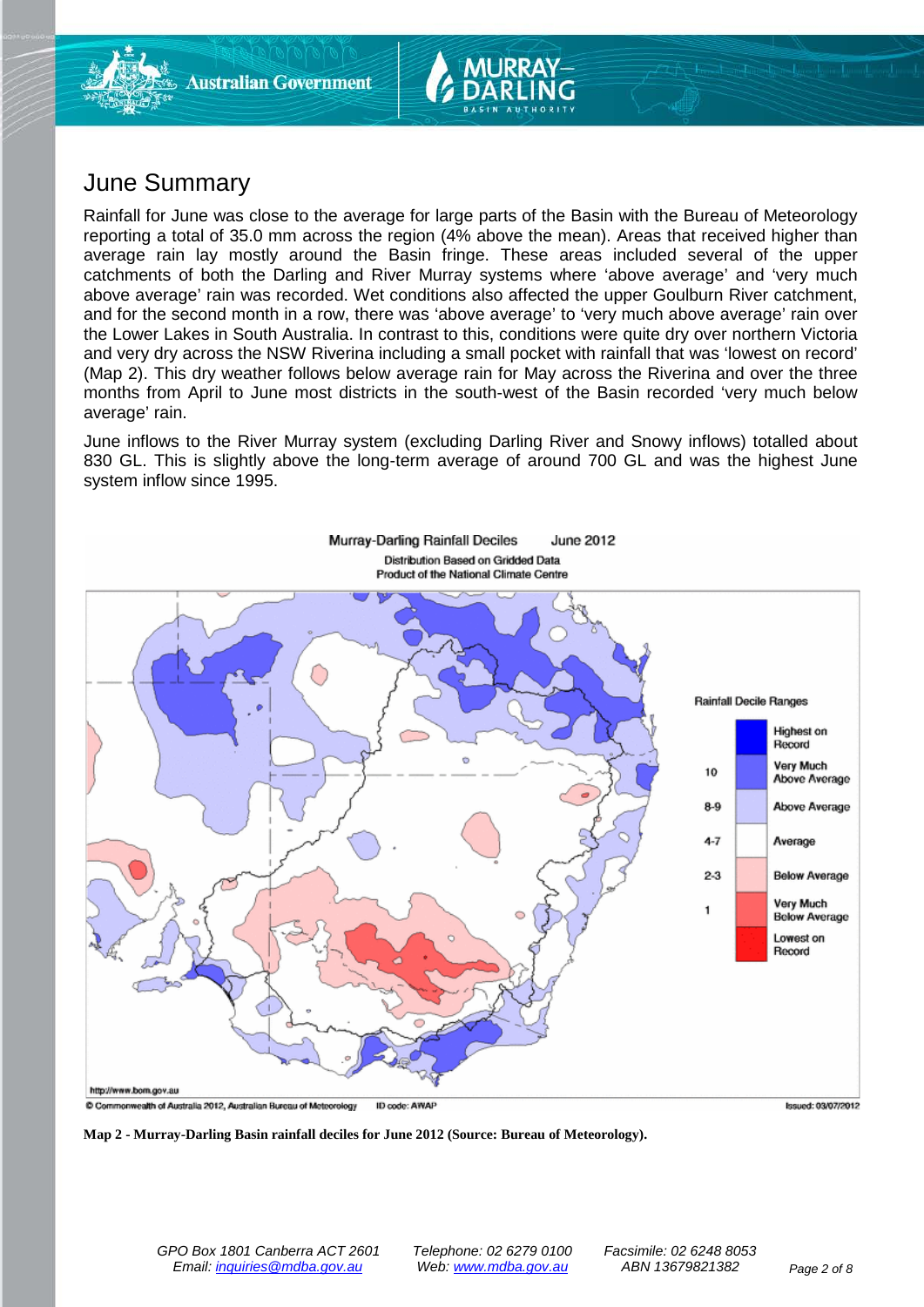

# River Operations

MDBA active storage increased by 56 GL during the week to 7,985 GL (93% capacity). At Dartmouth Reservoir, the total storage increased by 23 GL to 3,365 GL, which is 87% capacity.

At Hume Reservoir, the storage volume increased by 17 GL to 2,883 GL (96% capacity) and the release has been reduced to 9,500 ML/day. Releases are now being managed to slowly increase the storage level following the latest review of the airspace target, which has been reduced due to the latest short and medium term rainfall forecasts. Operations are currently aiming to increase the storage to around 97% capacity by mid July (70-80 GL of airspace) however this target may change again and airspace re-gained if higher rainfall is forecast over the coming weeks.

Downstream at Yarrawonga, the pool level in Lake Mulwala has remained fairly steady throughout the week and is currently 124.73 m AHD. NSW has advised of an early start to the irrigation season with channel filling via Mulwala Canal to begin next week. Release from Yarrawonga Weir is fairly steady at 20,000 ML/day and is expected to remain close to this rate over the coming days.

Downstream at Barmah, the river is continuing to rise with over-bank flows passing into the Barmah-Millewa forest. The flow at Barmah gauge is now 9,200 ML/day and is expected to exceed 10,000 ML/day during the week ahead.

On the Edward-Wakool system, about 2,200 ML/day is passing through the Edward and Gulpa offtakes, while downstream at Toonalook the flow has increased to 5,500 ML/day and is expected to exceed 6,000 ML/day this week. At Stevens Weir, the weir pool has increased to 4.42 m on the local gauge and the downstream release is 2,800 ML/day, with 440 ML/day being passed through the Yallakool offtake and 840 ML/day through the Colligen Creek offtake. Downstream on the Edward River at Moulamein the river is still falling slowly however renewed rises are expected in just a day or two once higher flows arrive from upstream.

On the Goulburn River, the flow at McCoys has continued rising during the week and is now at 10,800 ML/day. Goulburn-Murray Water advises that the flow is expected to increase beyond 13,000 ML/day in about a week's time. At Torrumbarry Weir the pool has been lowered to 85.74 m AHD or 31 cm below the normal operating level in order to manage higher flows. The pool will be temporarily lowered further in the coming days. The flow has now reached 18,200 ML/day at Torrumbarry and will continue to steadily increase with a flow peak close to 22,000 ML/day likely in the week ahead.

On the Murrumbidgee River, the flow at Balranald has crept up slowly but is now fairly steady at around 9,500 ML/day. At Euston Weir, the flow is also increasing and should exceed 20,000 ML/day in a day or two with further rises over the next two weeks taking flows towards 30,000 ML/day. To assist with these higher flows, the pool level at Euston will be lowered by about 30 cm during the coming week and the level will be operated in a range between 47.6 m AHD (Full Supply Level) and 47.3 m AHD (0.3m below FSL) over the next few months (see attached media release).

At Menindee Lakes, the storage increased by 9 GL, and the lakes remain surcharged at 1,927 GL (111% capacity). The release, measured at Weir 32, returned to the normal minimum for surcharged conditions of 500 ML/day early in the week. However, the release will now be pulsed to provide a variable flow several hundred ML/day above and below the target to help maintain water quality along the lower Darling River.

At Lake Victoria the rate of filling has been slowed further in line with the Lake Victoria Operating Strategy as there are now sufficient flows in transit to enable a later filling date. The storage increased by just 7 GL to 484 GL (71% capacity). The flow at Wentworth has remained fairly steady over the last few days at around 17,000 ML/day and the flow to South Australia has increased to 21,000 ML/day but should remain fairly steady over the next few days.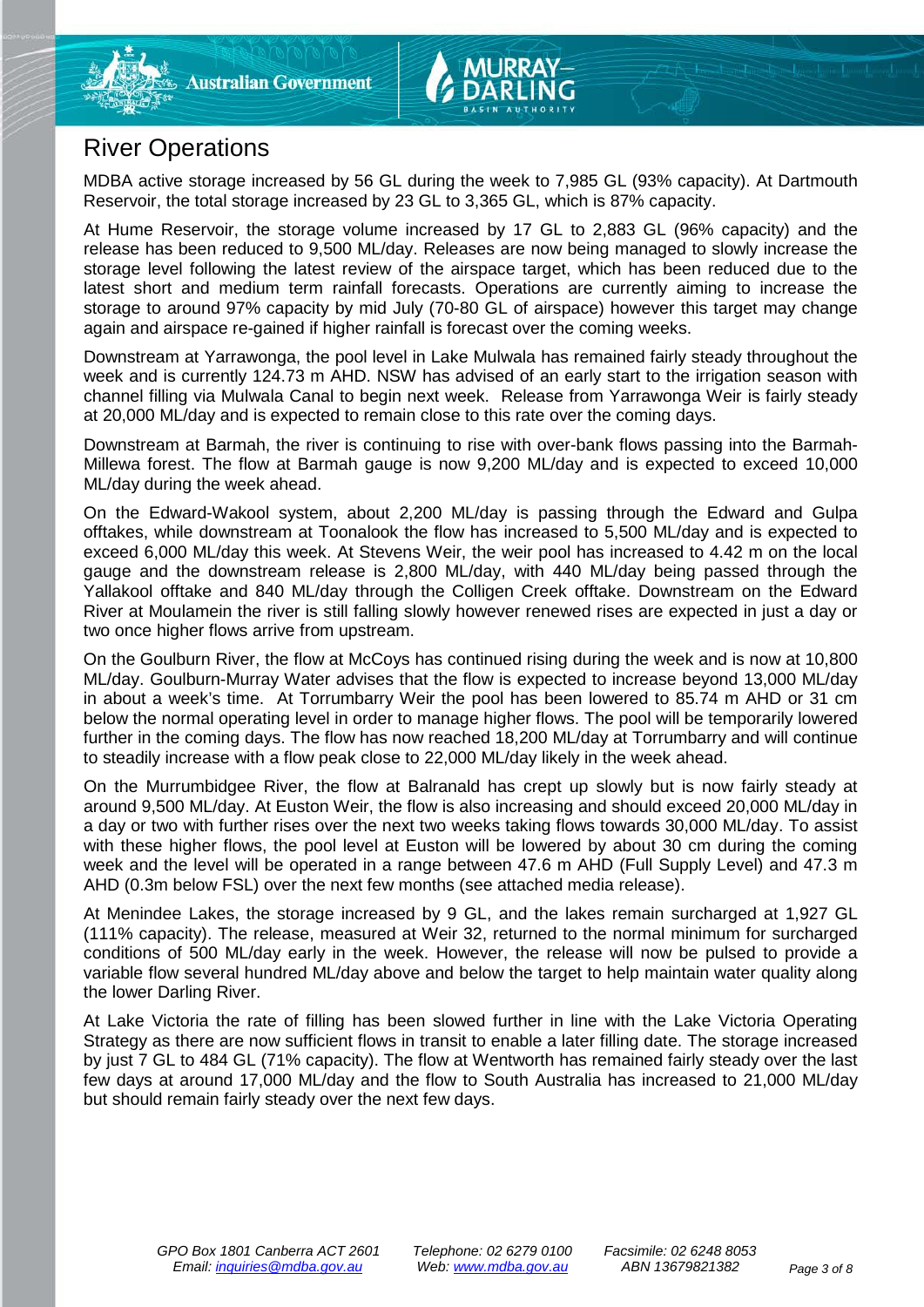

**Figure 1 - On-going releases through the Barrages have maintained flows into the Coorong and out the Murray Mouth (above). Photo: Bryce Buchanan, SA Water. 16 May 2012.**

The flow over Lock 1 is currently 21,700 ML/day and the 5-day average level at the Lower Lakes has risen to 0.65 m AHD (0.10 cm below FSL). On-going inflows to the Lower Lakes and recent local rain have resulted in a continuing slow decline in salinity levels in Lake Albert with values below 4,000 EC recorded for several days this week. Water flowing through the Barrages has also maintained flows into the Coorong and out to sea via the Murray Mouth (Figure 1).

### **For media inquiries contact the Media Officer on 02 6279 0141**

DAVID DREVERMAN Executive Director, River Management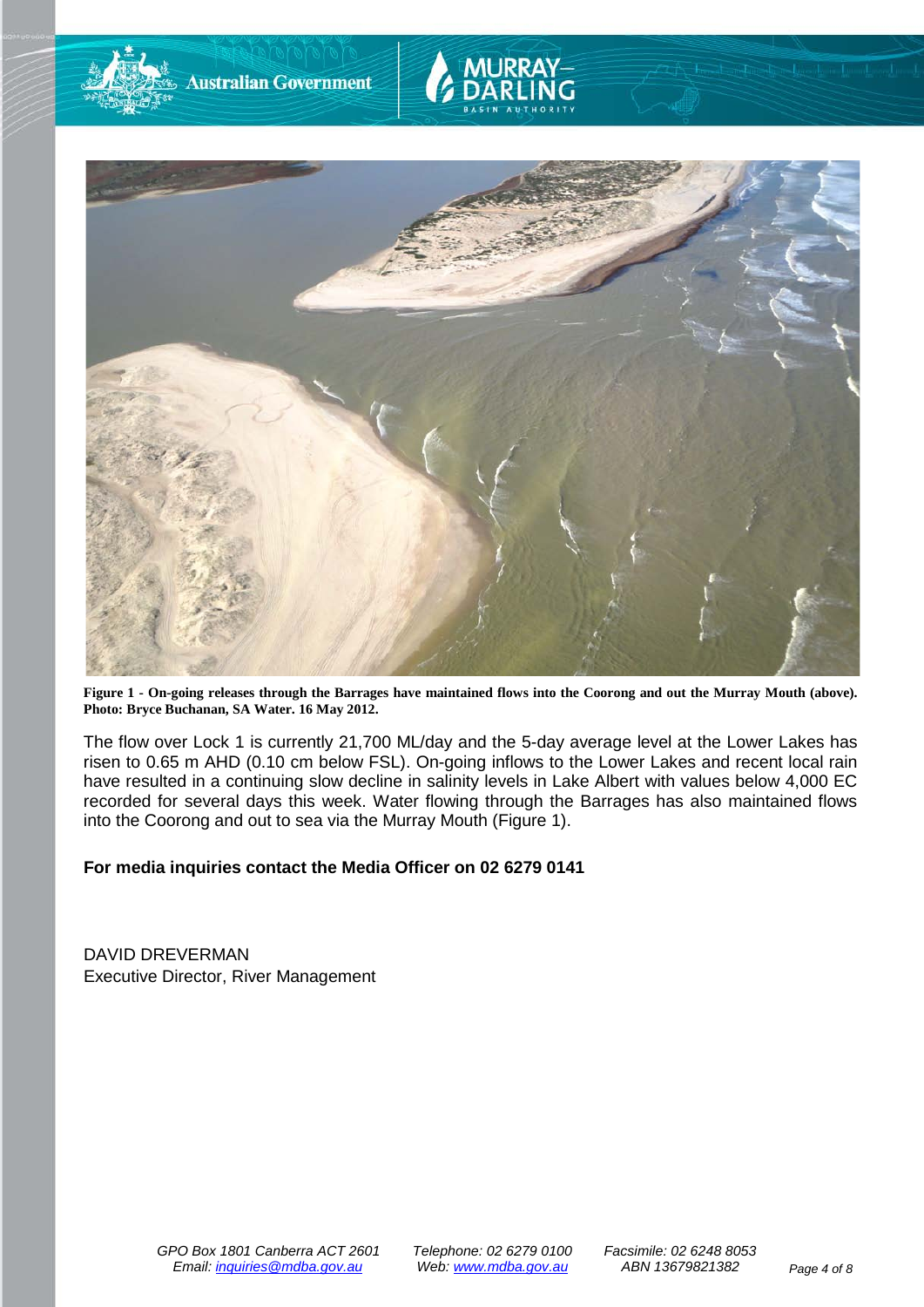



### Water in Storage Week ending Wednesday 04 Jul 2012

| <b>MDBA Storages</b>             | Full<br>Supply<br>Level | Full Supply<br>Volume | Current<br>Storage<br>Level | Current<br>Storage |      | Dead<br>Storage | Active<br>Storage | Change in<br>Total<br>Storage<br>for the<br>Week |
|----------------------------------|-------------------------|-----------------------|-----------------------------|--------------------|------|-----------------|-------------------|--------------------------------------------------|
|                                  | (m AHD)                 | (GL)                  | (m AHD)                     | (GL)               | %    | (GL)            | (GL)              | (GL)                                             |
| Dartmouth Reservoir              | 486.00                  | 3856                  | 478.20                      | 3 3 6 5            | 87%  | 71              | 3 2 9 4           | $+23$                                            |
| Hume Reservoir                   | 192.00                  | 3 0 0 5               | 191.39                      | 2883               | 96%  | 23              | 2860              | $+17$                                            |
| Lake Victoria                    | 27.00                   | 677                   | 25.33                       | 484                | 71%  | 100             | 384               | $+7$                                             |
| Menindee Lakes                   |                         | 1 7 3 1 *             |                             | 927                | 111% | $(480 \#)$      | 1447              | $+9$                                             |
| <b>Total</b>                     |                         | 9 2 6 9               |                             | 8659               | 93%  | $ -$            | 7985              | $+56$                                            |
| <b>Total Active MDBA Storage</b> |                         |                       |                             |                    |      |                 | $93\%$ ^          |                                                  |

### **Major State Storages**

| <b>Burriniuck Reservoir</b> | 026     | 969     | 94% |     | 966     | .40<br>T 14.    |
|-----------------------------|---------|---------|-----|-----|---------|-----------------|
| <b>Blowering Reservoir</b>  | 631     | 547     | 95% | 24  | 523     | +6              |
| Eildon Reservoir            | 3 3 3 4 | 3 0 0 7 | 90% | 100 | 2 9 0 7 | .4 <sub>4</sub> |

\* Menindee surcharge capacity – 2050 GL \*\* All Data is rounded to nearest GL \*\*

# NSW takes control of Menindee Lakes when storage falls below 480 GL, and control reverts to MDBA when storage next reaches 640 GL ^ % of total active MDBA storage

### **Snowy Mountains Scheme Snowy diversions for week ending 03 Jul 2012**

|                        | OTIOWY GIVETSIONS TOF WEEK CHAING OS SUI ZUTZ |                       |                  |           |                    |
|------------------------|-----------------------------------------------|-----------------------|------------------|-----------|--------------------|
| <b>Storage</b>         | <b>Active Storage</b><br>(GL)                 | Weekly Change<br>(GL) | Diversion (GL)   | This Week | From 1 May<br>2012 |
| Lake Eucumbene - Total | 2 3 7 8                                       | -25                   | Snowy-Murray     | $+28$     | 200                |
| Snowy-Murray Component | 912                                           | -20                   | Tooma-Tumut      | $+1$      | 37                 |
| <b>Target Storage</b>  | 1 170                                         |                       | Net Diversion    | 27        | 163                |
|                        |                                               |                       | Murray 1 Release | $+36$     | 244                |

### **Major Diversions from Murray and Lower Darling (GL) \***

| <b>New South Wales</b>    | This Week | From 1 July<br>2012 | Victoria                        | This Week     | From 1<br><b>July 2012</b> |
|---------------------------|-----------|---------------------|---------------------------------|---------------|----------------------------|
| Murray Irrig. Ltd (Net)   | 0.0       | 0                   | Yarrawonga Main Channel (net)   |               |                            |
| Wakool Sys Allowance      | $-0.3$    | 0                   | Torrumbarry System + Nyah (net) | $0.2^{\circ}$ |                            |
| Western Murray Irrigation | 0.2       |                     | Sunraysia Pumped Districts      | 0.9           |                            |
| Licensed Pumps            | 1.7       |                     | Licensed pumps - GMW (Nyah+u/s) |               |                            |
| Lower Darling             | 0.1       |                     | Licensed pumps - LMW            | 0.8           |                            |
| <b>TOTAL</b>              | 1.7       |                     | TOTAL                           | 1.9           |                            |

\* Figures derived from estimates and monthly data. Please note that not all data may have been available at the time of creating this report. \*\* All data above is rounded to nearest 100 ML for weekly data and nearest GL for cumulative data\*\*

### **Flow to South Australia (GL)**

| Flow to South Australia (GL)                              | Entitlement this month | $108.5*$ |                 |  |  |  |
|-----------------------------------------------------------|------------------------|----------|-----------------|--|--|--|
| * Flow to SA will be greater than entitlement for this    | Flow this week         | 137.8    | (19 700 ML/day) |  |  |  |
| month due to Unregulated Flows and Additional             | Flow so far this month | 82.1     |                 |  |  |  |
| Dilution Flow.                                            | Flow last month        | 642.1    |                 |  |  |  |
| $\mathbf{A}$ , $\mathbf{B}$ , $\mathbf{A}$ , $\mathbf{B}$ |                        |          |                 |  |  |  |

### **Salinity (EC) (microSiemens/cm at 25o C)**

|                         | Current | Average over the last week | Average since 1 August 2011 |
|-------------------------|---------|----------------------------|-----------------------------|
| Swan Hill               | 120     | 120                        | 120                         |
| Euston                  | 150     | 150                        | 140                         |
| <b>Red Cliffs</b>       | 330     | 270                        | 160                         |
| Merbein                 | 170     | 180                        | 140                         |
| Burtundy (Darling)      | 390     | 390                        | 350                         |
| Lock 9                  | 170     | 180                        | 190                         |
| Lake Victoria           | 290     | 290                        | 230                         |
| Berri                   | 280     | 300                        | 260                         |
| Waikerie                |         |                            |                             |
| Morgan                  | 360     | 390                        | 290                         |
| Mannum                  | 440     | 430                        | 300                         |
| Murray Bridge           | 520     | 460                        | 310                         |
| Milang (Lake Alex.)     | 440     | 490                        | 550                         |
| Poltalloch (Lake Alex.) | 360     | 340                        | 350                         |
| Meningie (Lake Alb.)    | 3 9 2 0 | 3 9 6 0                    | 4 8 5 0                     |
| Goolwa Barrages         | 7090    | 6060                       | 1950                        |

*GPO Box 1801 Canberra ACT 2601 Telephone: 02 6279 0100 Facsimile: 02 6248 8053 Email: [inquiries@mdba.gov.au](mailto:inquiries@mdba.gov.au) Web: [www.mdba.gov.au](http://www.mdba.gov.au/) ABN 13679821382 Page 5 of 8*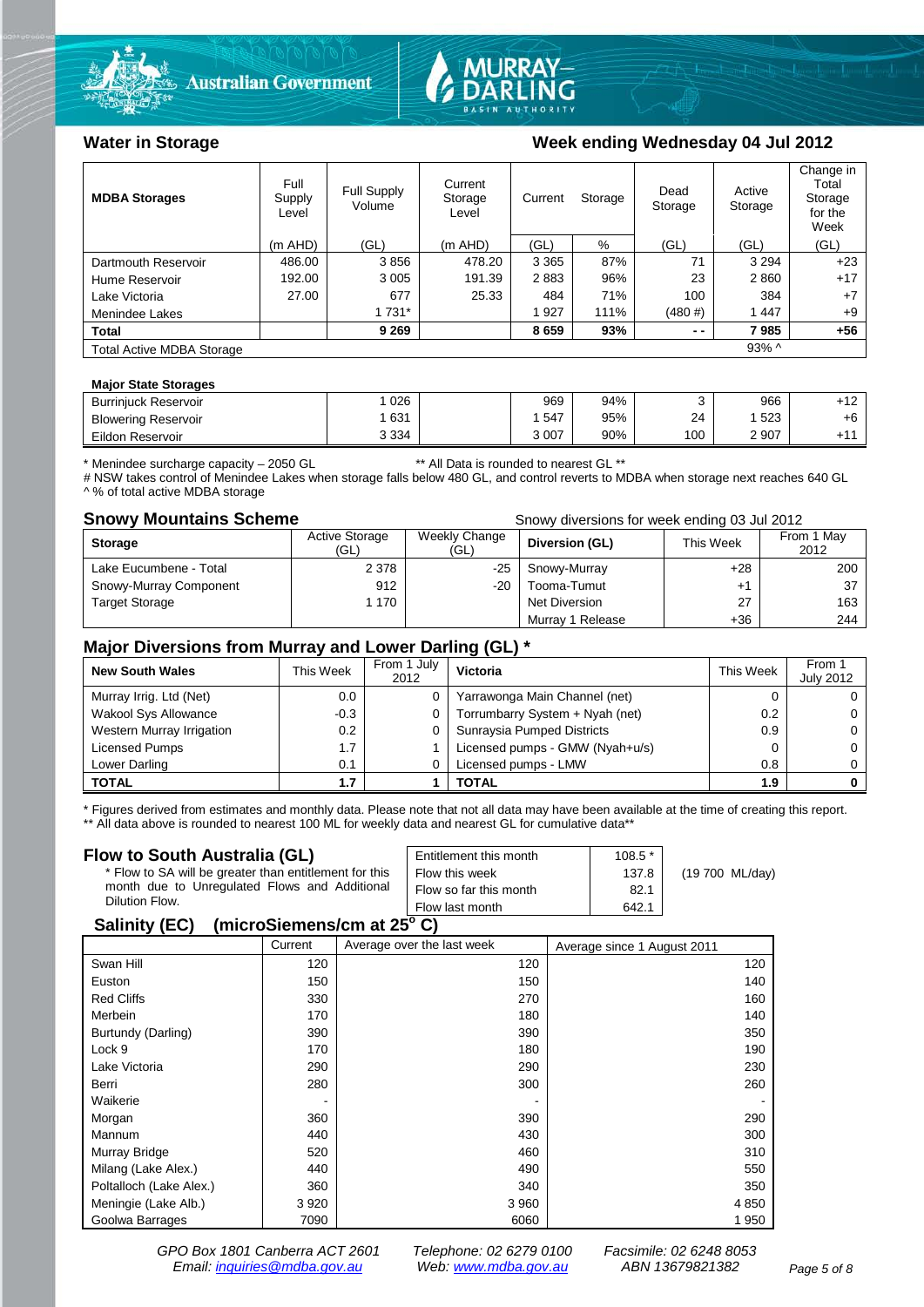

### River Levels and Flows **Week ending Wednesday 04 Jul 2012**

| <b>River Murray</b><br>(m AHD)<br>(m)<br>local(m)<br>(ML/day)<br>(ML/day)<br>(ML/day)<br>F<br>8 9 4 0<br>6 2 1 0<br>7 900<br>Khancoban<br>$\blacksquare$<br>4.0<br>2.71<br>209.23<br>13 940<br>R<br>10 850<br>11 760<br>Jingellic<br>R<br>Tallandoon (Mitta Mitta River)<br>4.2<br>2.74<br>219.63<br>6420<br>2 2 0 0<br>1 0 6 0<br>F<br>5.5<br>2.55<br>156.18<br>12710<br>Heywoods<br>9500<br>10 670<br><b>Doctors Point</b><br>5.5<br>2.81<br>151.28<br>14 910<br>12 530<br>R.<br>13 050<br>4.3<br>1.78<br>149.22<br>Albury<br>3.8<br>2.87<br>128.89<br>R<br>13 200<br>13 250<br>Corowa<br>13 150<br>117.91<br>R<br>17 010<br>Yarrawonga Weir (d/s)<br>6.4<br>2.87<br>20 370<br>21 250<br>F<br>6.4<br>3.48<br>107.32<br>21 2 20<br>12 990<br>Tocumwal<br>19 590<br>7.3<br>5.17<br>83.71<br>R<br>16 280<br>9 5 6 0<br>Torrumbarry Weir (d/s)<br>18 190<br>4.5<br>2.73<br>65.65<br>R.<br>8 1 7 0<br>Swan Hill<br>15 540<br>11 380<br><b>Wakool Junction</b><br>8.8<br>4.41<br>53.53<br>R<br>9820<br>14 100<br>11 580<br>44.96<br>R<br>17 730<br>15 050<br>Euston Weir (d/s)<br>8.8<br>3.12<br>19 430<br>F<br>14 960<br>Mildura Weir (d/s)<br>17 130<br>17 4 20<br>F<br>7.3<br>3.95<br>28.71<br>15810<br>Wentworth Weir (d/s)<br>16910<br>17 050<br><b>Rufus Junction</b><br>5.19<br>R<br>18 250<br>13 450<br>22.12<br>19 500<br>Blanchetown (Lock 1 d/s)<br>R.<br>18 0 20<br>1.49<br>21 660<br>20 240<br>٠<br><b>Tributaries</b><br>2.7<br>2.61<br>155.84<br>2 2 1 0<br>Kiewa at Bandiana<br>3 3 3 0<br>R<br>2 5 9 0<br>F<br>11.9<br>9.98<br>147.66<br>7010<br>6640<br>7 1 5 0<br>Ovens at Wangaratta<br>Goulburn at McCoys Bridge<br>9.0<br>5.85<br>97.27<br>10830<br>R<br>10 850<br>3580<br>F<br>Edward at Stevens Weir (d/s)<br>82.25<br>2.48<br>2760<br>1 5 3 0<br>320<br>F<br><b>Edward at Liewah</b><br>56.67<br>1.29<br>690<br>760<br>890<br>54.83<br>S<br>Wakool at Stoney Crossing<br>1.34<br>270<br>280<br>310<br>S<br>5.0<br>Murrumbidgee at Balranald<br>5.48<br>61.44<br>9480<br>9 4 0 0<br>8 4 4 0<br>F<br>Barwon at Mungindi<br>3.17<br>30<br>60<br>80<br>Darling at Bourke<br>F<br>4.44<br>2580<br>2630<br>2 5 5 0<br>۰<br>$\blacksquare$<br>F |                           | Minor Flood<br>Stage | Gauge | Height | Flow    | Trend | Average Flow<br>this Week | Average<br>Flow last<br>Week |
|---------------------------------------------------------------------------------------------------------------------------------------------------------------------------------------------------------------------------------------------------------------------------------------------------------------------------------------------------------------------------------------------------------------------------------------------------------------------------------------------------------------------------------------------------------------------------------------------------------------------------------------------------------------------------------------------------------------------------------------------------------------------------------------------------------------------------------------------------------------------------------------------------------------------------------------------------------------------------------------------------------------------------------------------------------------------------------------------------------------------------------------------------------------------------------------------------------------------------------------------------------------------------------------------------------------------------------------------------------------------------------------------------------------------------------------------------------------------------------------------------------------------------------------------------------------------------------------------------------------------------------------------------------------------------------------------------------------------------------------------------------------------------------------------------------------------------------------------------------------------------------------------------------------------------------------------------------------------------------------------------------------------------------------------------------------------------------------------------------------------------------------------------------------|---------------------------|----------------------|-------|--------|---------|-------|---------------------------|------------------------------|
|                                                                                                                                                                                                                                                                                                                                                                                                                                                                                                                                                                                                                                                                                                                                                                                                                                                                                                                                                                                                                                                                                                                                                                                                                                                                                                                                                                                                                                                                                                                                                                                                                                                                                                                                                                                                                                                                                                                                                                                                                                                                                                                                                               |                           |                      |       |        |         |       |                           |                              |
|                                                                                                                                                                                                                                                                                                                                                                                                                                                                                                                                                                                                                                                                                                                                                                                                                                                                                                                                                                                                                                                                                                                                                                                                                                                                                                                                                                                                                                                                                                                                                                                                                                                                                                                                                                                                                                                                                                                                                                                                                                                                                                                                                               |                           |                      |       |        |         |       |                           |                              |
|                                                                                                                                                                                                                                                                                                                                                                                                                                                                                                                                                                                                                                                                                                                                                                                                                                                                                                                                                                                                                                                                                                                                                                                                                                                                                                                                                                                                                                                                                                                                                                                                                                                                                                                                                                                                                                                                                                                                                                                                                                                                                                                                                               |                           |                      |       |        |         |       |                           |                              |
|                                                                                                                                                                                                                                                                                                                                                                                                                                                                                                                                                                                                                                                                                                                                                                                                                                                                                                                                                                                                                                                                                                                                                                                                                                                                                                                                                                                                                                                                                                                                                                                                                                                                                                                                                                                                                                                                                                                                                                                                                                                                                                                                                               |                           |                      |       |        |         |       |                           |                              |
|                                                                                                                                                                                                                                                                                                                                                                                                                                                                                                                                                                                                                                                                                                                                                                                                                                                                                                                                                                                                                                                                                                                                                                                                                                                                                                                                                                                                                                                                                                                                                                                                                                                                                                                                                                                                                                                                                                                                                                                                                                                                                                                                                               |                           |                      |       |        |         |       |                           |                              |
|                                                                                                                                                                                                                                                                                                                                                                                                                                                                                                                                                                                                                                                                                                                                                                                                                                                                                                                                                                                                                                                                                                                                                                                                                                                                                                                                                                                                                                                                                                                                                                                                                                                                                                                                                                                                                                                                                                                                                                                                                                                                                                                                                               |                           |                      |       |        |         |       |                           |                              |
|                                                                                                                                                                                                                                                                                                                                                                                                                                                                                                                                                                                                                                                                                                                                                                                                                                                                                                                                                                                                                                                                                                                                                                                                                                                                                                                                                                                                                                                                                                                                                                                                                                                                                                                                                                                                                                                                                                                                                                                                                                                                                                                                                               |                           |                      |       |        |         |       |                           |                              |
|                                                                                                                                                                                                                                                                                                                                                                                                                                                                                                                                                                                                                                                                                                                                                                                                                                                                                                                                                                                                                                                                                                                                                                                                                                                                                                                                                                                                                                                                                                                                                                                                                                                                                                                                                                                                                                                                                                                                                                                                                                                                                                                                                               |                           |                      |       |        |         |       |                           |                              |
|                                                                                                                                                                                                                                                                                                                                                                                                                                                                                                                                                                                                                                                                                                                                                                                                                                                                                                                                                                                                                                                                                                                                                                                                                                                                                                                                                                                                                                                                                                                                                                                                                                                                                                                                                                                                                                                                                                                                                                                                                                                                                                                                                               |                           |                      |       |        |         |       |                           |                              |
|                                                                                                                                                                                                                                                                                                                                                                                                                                                                                                                                                                                                                                                                                                                                                                                                                                                                                                                                                                                                                                                                                                                                                                                                                                                                                                                                                                                                                                                                                                                                                                                                                                                                                                                                                                                                                                                                                                                                                                                                                                                                                                                                                               |                           |                      |       |        |         |       |                           |                              |
|                                                                                                                                                                                                                                                                                                                                                                                                                                                                                                                                                                                                                                                                                                                                                                                                                                                                                                                                                                                                                                                                                                                                                                                                                                                                                                                                                                                                                                                                                                                                                                                                                                                                                                                                                                                                                                                                                                                                                                                                                                                                                                                                                               |                           |                      |       |        |         |       |                           |                              |
|                                                                                                                                                                                                                                                                                                                                                                                                                                                                                                                                                                                                                                                                                                                                                                                                                                                                                                                                                                                                                                                                                                                                                                                                                                                                                                                                                                                                                                                                                                                                                                                                                                                                                                                                                                                                                                                                                                                                                                                                                                                                                                                                                               |                           |                      |       |        |         |       |                           |                              |
|                                                                                                                                                                                                                                                                                                                                                                                                                                                                                                                                                                                                                                                                                                                                                                                                                                                                                                                                                                                                                                                                                                                                                                                                                                                                                                                                                                                                                                                                                                                                                                                                                                                                                                                                                                                                                                                                                                                                                                                                                                                                                                                                                               |                           |                      |       |        |         |       |                           |                              |
|                                                                                                                                                                                                                                                                                                                                                                                                                                                                                                                                                                                                                                                                                                                                                                                                                                                                                                                                                                                                                                                                                                                                                                                                                                                                                                                                                                                                                                                                                                                                                                                                                                                                                                                                                                                                                                                                                                                                                                                                                                                                                                                                                               |                           |                      |       |        |         |       |                           |                              |
|                                                                                                                                                                                                                                                                                                                                                                                                                                                                                                                                                                                                                                                                                                                                                                                                                                                                                                                                                                                                                                                                                                                                                                                                                                                                                                                                                                                                                                                                                                                                                                                                                                                                                                                                                                                                                                                                                                                                                                                                                                                                                                                                                               |                           |                      |       |        |         |       |                           |                              |
|                                                                                                                                                                                                                                                                                                                                                                                                                                                                                                                                                                                                                                                                                                                                                                                                                                                                                                                                                                                                                                                                                                                                                                                                                                                                                                                                                                                                                                                                                                                                                                                                                                                                                                                                                                                                                                                                                                                                                                                                                                                                                                                                                               |                           |                      |       |        |         |       |                           |                              |
|                                                                                                                                                                                                                                                                                                                                                                                                                                                                                                                                                                                                                                                                                                                                                                                                                                                                                                                                                                                                                                                                                                                                                                                                                                                                                                                                                                                                                                                                                                                                                                                                                                                                                                                                                                                                                                                                                                                                                                                                                                                                                                                                                               |                           |                      |       |        |         |       |                           |                              |
|                                                                                                                                                                                                                                                                                                                                                                                                                                                                                                                                                                                                                                                                                                                                                                                                                                                                                                                                                                                                                                                                                                                                                                                                                                                                                                                                                                                                                                                                                                                                                                                                                                                                                                                                                                                                                                                                                                                                                                                                                                                                                                                                                               |                           |                      |       |        |         |       |                           |                              |
|                                                                                                                                                                                                                                                                                                                                                                                                                                                                                                                                                                                                                                                                                                                                                                                                                                                                                                                                                                                                                                                                                                                                                                                                                                                                                                                                                                                                                                                                                                                                                                                                                                                                                                                                                                                                                                                                                                                                                                                                                                                                                                                                                               |                           |                      |       |        |         |       |                           |                              |
|                                                                                                                                                                                                                                                                                                                                                                                                                                                                                                                                                                                                                                                                                                                                                                                                                                                                                                                                                                                                                                                                                                                                                                                                                                                                                                                                                                                                                                                                                                                                                                                                                                                                                                                                                                                                                                                                                                                                                                                                                                                                                                                                                               |                           |                      |       |        |         |       |                           |                              |
|                                                                                                                                                                                                                                                                                                                                                                                                                                                                                                                                                                                                                                                                                                                                                                                                                                                                                                                                                                                                                                                                                                                                                                                                                                                                                                                                                                                                                                                                                                                                                                                                                                                                                                                                                                                                                                                                                                                                                                                                                                                                                                                                                               |                           |                      |       |        |         |       |                           |                              |
|                                                                                                                                                                                                                                                                                                                                                                                                                                                                                                                                                                                                                                                                                                                                                                                                                                                                                                                                                                                                                                                                                                                                                                                                                                                                                                                                                                                                                                                                                                                                                                                                                                                                                                                                                                                                                                                                                                                                                                                                                                                                                                                                                               |                           |                      |       |        |         |       |                           |                              |
|                                                                                                                                                                                                                                                                                                                                                                                                                                                                                                                                                                                                                                                                                                                                                                                                                                                                                                                                                                                                                                                                                                                                                                                                                                                                                                                                                                                                                                                                                                                                                                                                                                                                                                                                                                                                                                                                                                                                                                                                                                                                                                                                                               |                           |                      |       |        |         |       |                           |                              |
|                                                                                                                                                                                                                                                                                                                                                                                                                                                                                                                                                                                                                                                                                                                                                                                                                                                                                                                                                                                                                                                                                                                                                                                                                                                                                                                                                                                                                                                                                                                                                                                                                                                                                                                                                                                                                                                                                                                                                                                                                                                                                                                                                               |                           |                      |       |        |         |       |                           |                              |
|                                                                                                                                                                                                                                                                                                                                                                                                                                                                                                                                                                                                                                                                                                                                                                                                                                                                                                                                                                                                                                                                                                                                                                                                                                                                                                                                                                                                                                                                                                                                                                                                                                                                                                                                                                                                                                                                                                                                                                                                                                                                                                                                                               |                           |                      |       |        |         |       |                           |                              |
|                                                                                                                                                                                                                                                                                                                                                                                                                                                                                                                                                                                                                                                                                                                                                                                                                                                                                                                                                                                                                                                                                                                                                                                                                                                                                                                                                                                                                                                                                                                                                                                                                                                                                                                                                                                                                                                                                                                                                                                                                                                                                                                                                               |                           |                      |       |        |         |       |                           |                              |
|                                                                                                                                                                                                                                                                                                                                                                                                                                                                                                                                                                                                                                                                                                                                                                                                                                                                                                                                                                                                                                                                                                                                                                                                                                                                                                                                                                                                                                                                                                                                                                                                                                                                                                                                                                                                                                                                                                                                                                                                                                                                                                                                                               |                           |                      |       |        |         |       |                           |                              |
|                                                                                                                                                                                                                                                                                                                                                                                                                                                                                                                                                                                                                                                                                                                                                                                                                                                                                                                                                                                                                                                                                                                                                                                                                                                                                                                                                                                                                                                                                                                                                                                                                                                                                                                                                                                                                                                                                                                                                                                                                                                                                                                                                               |                           |                      |       |        |         |       |                           |                              |
|                                                                                                                                                                                                                                                                                                                                                                                                                                                                                                                                                                                                                                                                                                                                                                                                                                                                                                                                                                                                                                                                                                                                                                                                                                                                                                                                                                                                                                                                                                                                                                                                                                                                                                                                                                                                                                                                                                                                                                                                                                                                                                                                                               |                           |                      |       |        |         |       |                           |                              |
|                                                                                                                                                                                                                                                                                                                                                                                                                                                                                                                                                                                                                                                                                                                                                                                                                                                                                                                                                                                                                                                                                                                                                                                                                                                                                                                                                                                                                                                                                                                                                                                                                                                                                                                                                                                                                                                                                                                                                                                                                                                                                                                                                               | Darling at Burtundy Rocks |                      | 1.68  |        | 2 5 2 0 |       | 2870                      | 3860                         |

Natural Inflow to Hume 12 370 11 100

(i.e. Pre Dartmouth & Snowy Mountains scheme)

**Weirs and Locks** Pool levels above or below Full Supply Level (FSL)

| <b>Murray</b>      | FSL (m AHD) | u/s     | d/s     |                       | FSL (m AHD) | u/s     | d/s     |
|--------------------|-------------|---------|---------|-----------------------|-------------|---------|---------|
| Yarrawonga         | 124.90      | $-0.17$ |         | No. 7 Rufus River     | 22.10       | $+0.54$ | $+2.90$ |
| No. 26 Torrumbarry | 86.05       | $-0.31$ |         | No. 6 Murtho          | 19.25       | $+0.01$ | $+1.15$ |
| No. 15 Euston      | 47.60       | $-0.28$ |         | No. 5 Renmark         | 16.30       | $-0.02$ | $+1.05$ |
| No. 11 Mildura     | 34.40       | $-0.02$ | $+0.78$ | No. 4 Bookpurnong     | 13.20       | $+0.06$ | $+1.92$ |
| No. 10 Wentworth   | 30.80       | $-0.09$ | $+1.31$ | No. 3 Overland Corner | 9.80        | $-0.06$ | $+1.39$ |
| No. 9 Kulnine      | 27.40       | $+0.07$ | $+0.56$ | No. 2 Waikerie        | 6.10        | $+0.09$ | $+1.30$ |
| No. 8 Wangumma     | 24.60       | $+0.08$ | $+1.15$ | No. 1 Blanchetown     | 3.20        | $+0.01$ | $+0.74$ |

### **Lower Lakes FSL = 0.75 m AHD**

Lake Alexandrina average level for the past 5 days (m AHD) 0.65

| <b>Barrages</b>       | <b>Fishways at Barrages</b> |               |          |           |               |  |
|-----------------------|-----------------------------|---------------|----------|-----------|---------------|--|
|                       | Openings                    | Level (m AHD) | No. Open | Rock Ramp | Vertical Slot |  |
| Goolwa                | 128 openings                | 0.70          |          | -         | Open          |  |
| Mundoo                | 26 openings                 | 0.66          |          | -         |               |  |
| <b>Boundary Creek</b> | 6 openings                  |               |          |           |               |  |
| Ewe Island            | 111 gates                   |               | 6        | -         |               |  |
| Tauwitchere           | 322 gates                   | 0.70          | 10.      | Open      | Open          |  |

AHD = Level relative to Australian Height Datum, i.e. height above sea level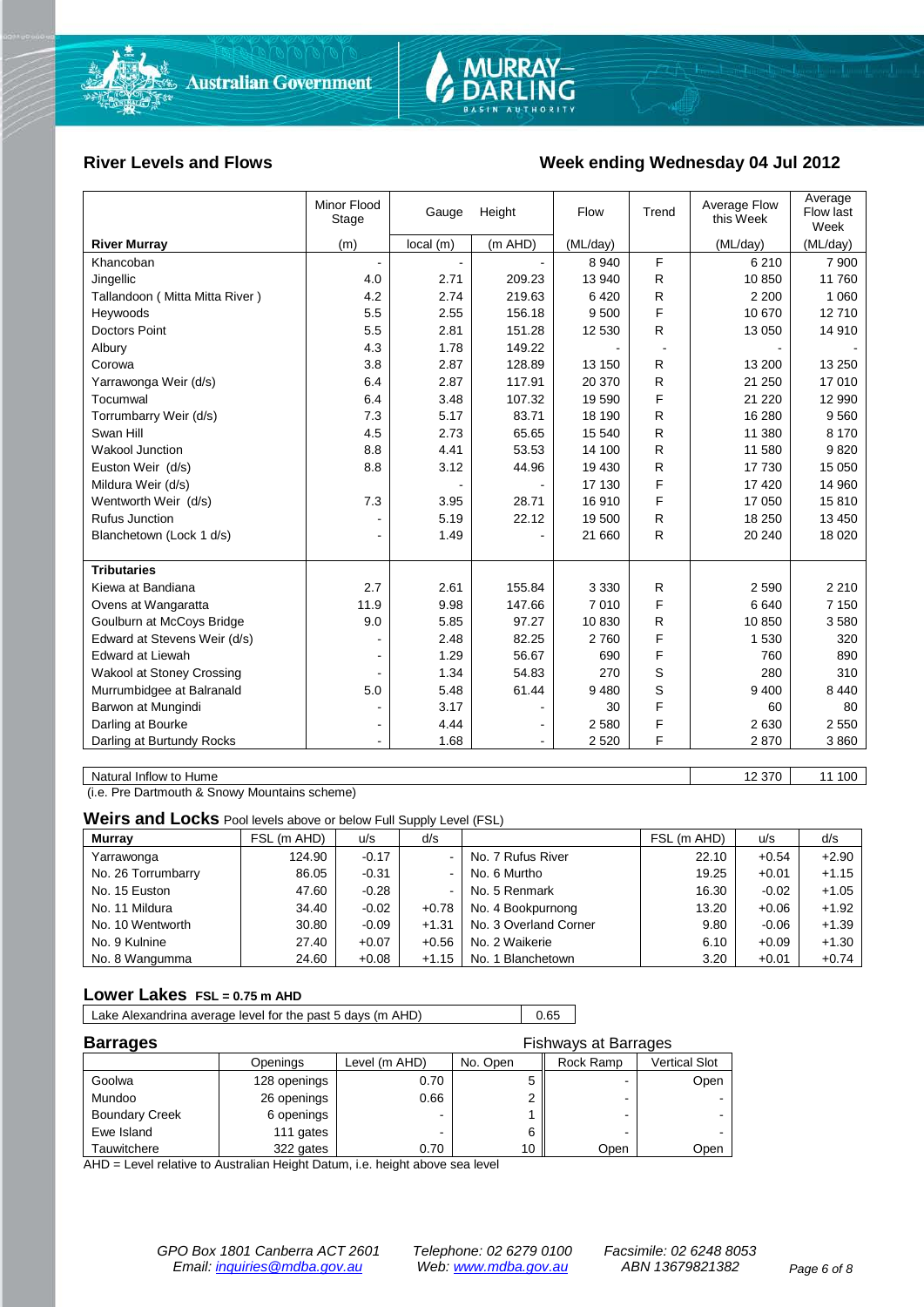



### **Week ending Wednesday 04 Jul 2012**





### **State Allocations (as at 04 Jul 2012)**

### **NSW - Murray Valley**

| High security    | 97% |
|------------------|-----|
| General security | 56% |
|                  |     |

### **NSW – Murrumbidgee Valley Victorian - Goulburn Valley**

| High security    | 95% |
|------------------|-----|
| General security | 64% |

### **NSW - Lower Darling South Australia – Murray Valley**

| High security    | 100% |
|------------------|------|
| General security | 100% |
|                  |      |

| Victorian - Murray Valley |     |  |  |
|---------------------------|-----|--|--|
| High reliability          | 26% |  |  |
| Low reliability           | 0%  |  |  |

| Victorian - Goulburn Valley |     |
|-----------------------------|-----|
| High reliability            | 61% |
| والمتالف المرتا ومرواني     |     |

|                 | erik Aristralia - Murroschlall |  |
|-----------------|--------------------------------|--|
|                 |                                |  |
| Low reliability | 0%                             |  |

| SOUUI AUSU alla – MUITAV VAIIEV |      |  |
|---------------------------------|------|--|
| High security                   | 100% |  |
|                                 |      |  |

NSW : <http://www.water.nsw.gov.au/About-us/Media-releases/media/default.aspx><br>VIC : http://www.g-mwater.com.au/water-resources/allocations/current.asp

VIC : <http://www.g-mwater.com.au/water-resources/allocations/current.asp><br>SA : http://www.waterforgood.sa.gov.au/category/news/

<http://www.waterforgood.sa.gov.au/category/news/>